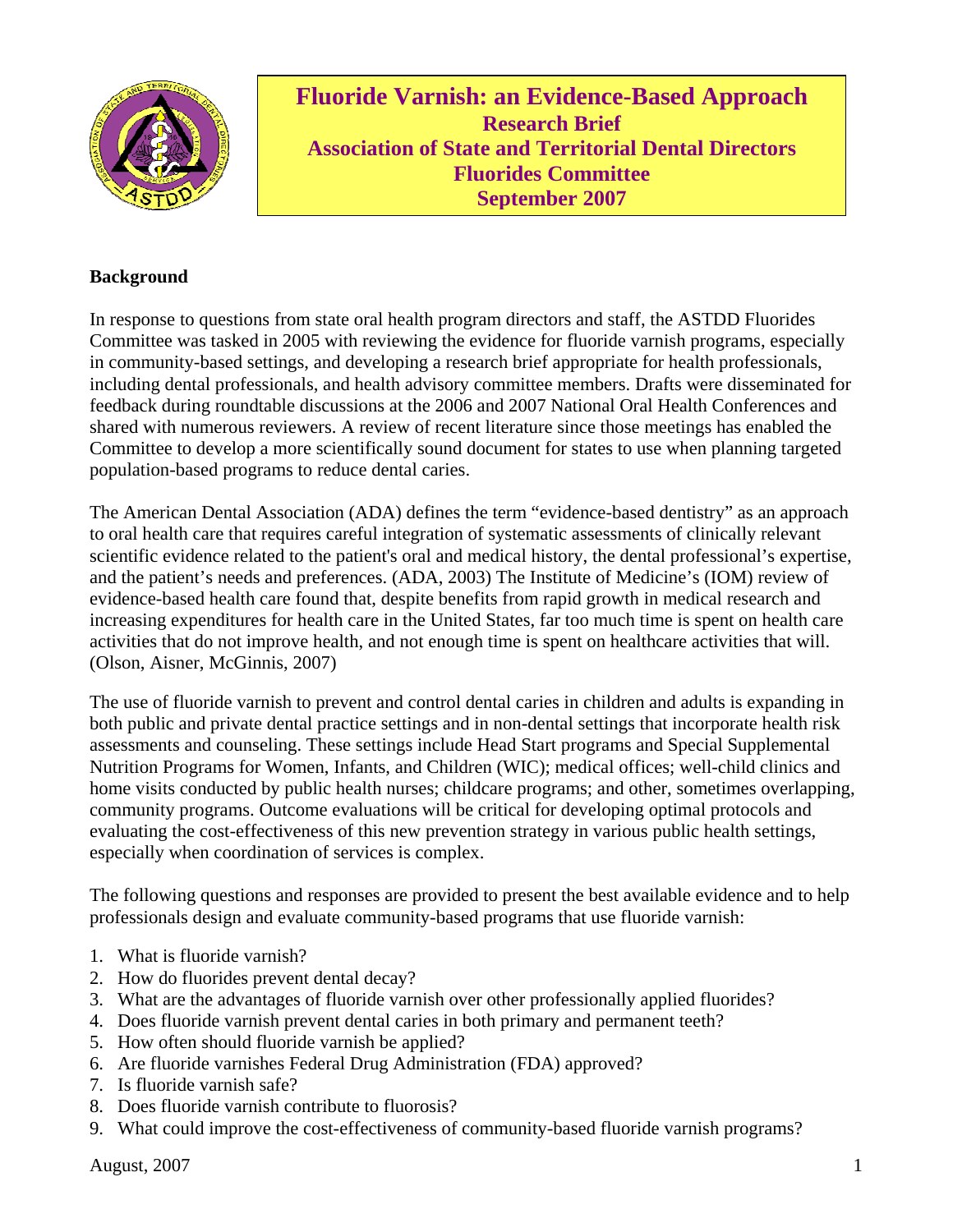#### **What Is Fluoride Varnish?**

Most fluoride varnishes are lacquers containing 5% sodium fluoride in a colophony/resin base (see Appendix 1). Depending on the brand, there are significant differences in fluoride varnish preparations, making comparisons difficult. (Shen, Autio-Gold, 2002) Fluoride varnish provides a highly concentrated, temporary dose of fluoride to the tooth surface. The varnish holds fluoride close to the tooth surface for a longer period of time than other concentrated fluoride products. Unlike low-dose fluorides available over the counter such as fluoride toothpaste, highly concentrated fluoride products such as fluoride varnish must be applied by a healthcare professional in most states.

#### **How Do Fluorides Prevent Dental Decay?**

For all tooth surfaces, there is a continuous cycle of demineralization and remineralization of tooth enamel. Tooth decay is an infectious, transmissible disease caused by bacteria colonizing on the teeth and producing acid that dissolves enamel, resulting in greater demineralization. All fluorides act to slow demineralization and boost remineralization. If unchecked, bacteria continue destroying tooth structure, eventually infecting the soft pulp tissue and causing pain.

Fluorides work in at least four different ways to protect teeth from tooth decay. Fluoride is incorporated in tooth structure when small amounts are swallowed daily while the teeth are forming. Fluoride becomes concentrated in the outer enamel surfaces when applied after teeth erupt into the mouth. Dental plaque and saliva act as fluoride reservoirs to enhance the remineralization process. In addition, fluorides interfere with the decay-causing bacteria colonizing on teeth and reduce their acid production, thus slowing demineralization.

Fluorides are delivered to the teeth in different dosages and in a variety of ways. They can be delivered topically or systemically. Low doses of topical fluoride are found in most over-the-counter toothpastes and optimally fluoridated water. These methods of fluoride delivery have the advantage of being inexpensive and widely accessible and, therefore, offer caries-preventive benefits at low cost. Higher doses are found in prescription-only strength rinses, in some toothpastes and in dietary fluoride supplements (pills or liquids) that are used at home. By state licensing regulations, high-dose topical fluoride gels and varnishes must be applied by health professionals, which contributes to their greater costs for benefits. Using a fluoride supplement or drinking optimally fluoridated water provides both topical and systemic effects. While swallowed fluorides are incorporated into tooth structure before eruption and are effective in strengthening tooth enamel, the topical fluoride actions of low dose fluorides appear to be responsible for the greater proportion of reductions in tooth decay. (Featherstone, 2004; Featherstone, 2006; Newbrun, 2001) One recent study suggests the strongest caries-preventive effect is produced by a high pre-eruptive fluoride exposure supplemented by a high exposure at maturation and/or post-eruption. (Singh, Spencer, Brennan, 2007)

High-dose fluorides are similar to low-dose fluorides in how they prevent tooth decay. Repeated exposure is necessary to maintain a high concentration on tooth surfaces, but exposure/reapplication is needed less often for high-dose fluorides. When an adequate balance of remineralization and demineralization is maintained with low-doses of fluoride, high-dose fluorides may not provide any additional protection. A low level of fluoride maintained in plaque and enamel can prevent or control dental caries throughout life. (Wei, 1985; IOM, 1997; Beltran-Aguilar, Goldstein, Lockwood, 2000; NIH, 2001; Marinho, Higgins, Logan, Sheiham, 2004, 2003, 2002, 2002a; Marinho, Higgins, Sheiham, Logan, 2003a, 2004a; ADA 2006)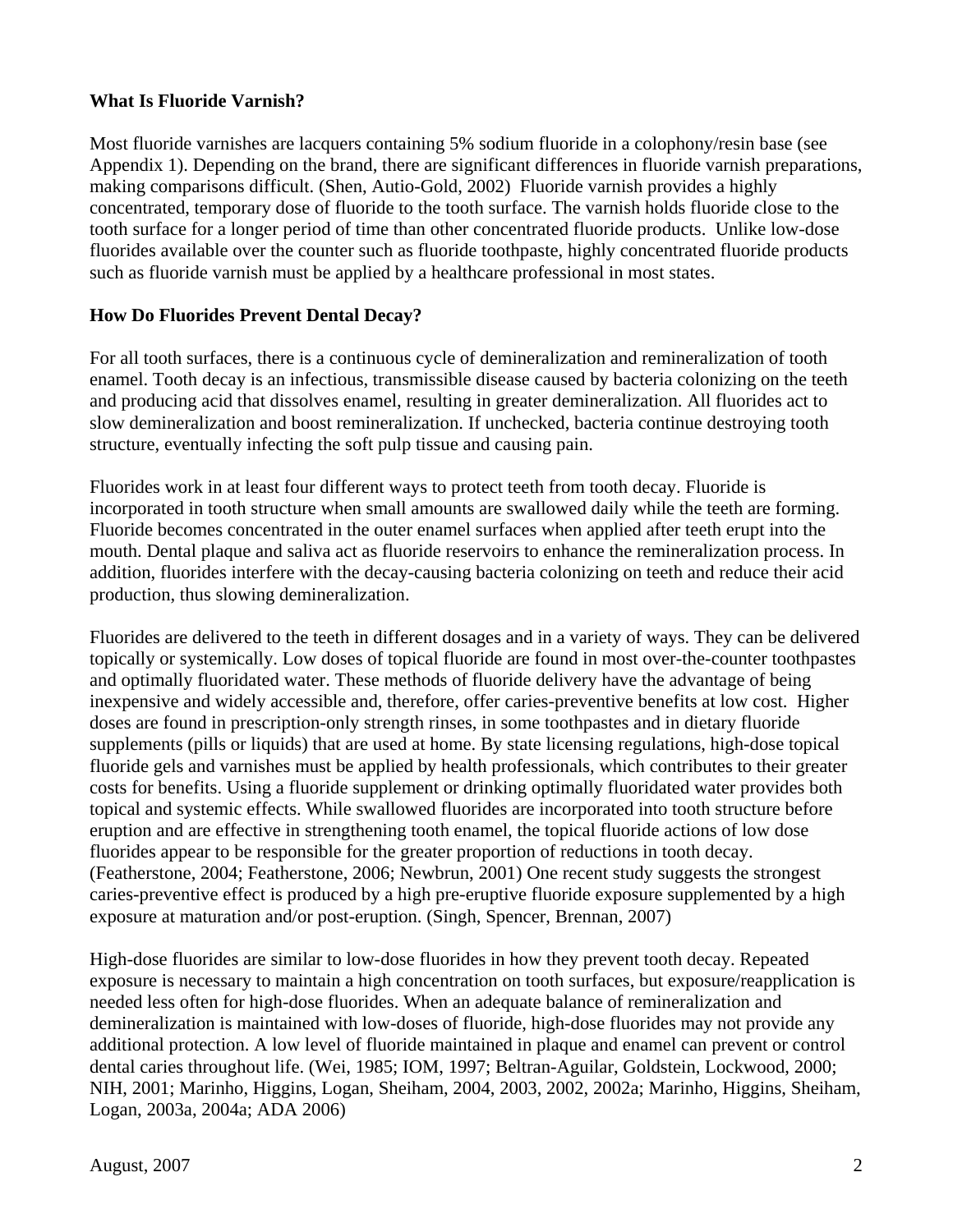## **What Are The Advantages Of Fluoride Varnish Over Other Professionally Applied Fluorides?**

Fluoride varnish works by increasing the concentration of fluoride in the outer surface of teeth, thereby enhancing fluoride uptake during early stages of demineralization. The varnish hardens on the tooth as soon as it contacts saliva, allowing the high concentration of fluoride to be in contact with tooth enamel for an extended period of time (about 1 to 7 days). This is a much longer exposure compared to other high-dose topical fluorides such as gels or foams, which is typically 10 to 15 minutes. The amount of fluoride deposited in the tooth surface is considerably greater in demineralized versus sound tooth surfaces. (Skold-Larsson, Modeer, Twetman, 2000; ten Cate, Featherstone, 1991) Thus, the benefits of fluoride varnish are greatest for individuals at moderate-risk or high-risk for demineralization or tooth decay. (Marinho et al, 2004; Marinho et al, 2004a; ADA 2006)

Inadvertent ingestion of a high dose of fluoride with a varnish application is less likely than with other highly concentrated fluoride products. Fluoride varnish can be recommended in situations where the clinical setting is not adequate to support application of four-minute acidulated phosphate fluoride (APF) gels. (CDC, 2001a) Fluoride varnish is quickly and easily applied, without trays or suction. This is especially helpful for infants and toddlers, developmentally disabled individuals, or people with severe gag reflexes who otherwise could not tolerate the use of trays or the bulkiness of gels or foams. (Bawden, 1998)

By contrast, neither professionally applied rinses nor fluoride foams have been sufficiently evaluated to recommend their use over APF fluoride gel or fluoride varnish. The 2006 ADA recommendations acknowledge that while foams are commonly used in dental practice, the weight of evidence for effectiveness is not as strong as gels and varnish. See Appendix 2.

#### **Does Fluoride Varnish Prevent Dental Caries In Both Permanent Teeth And Primary Teeth?**

Fluoride varnish has been found to be effective in preventing caries on permanent teeth. Fluoride varnish also has recently been shown to prevent or reduce caries in the primary teeth of young children. (ADA 2006; Weintraub, Ramos-Gomez, June, 2006; Lawrence, 2006)

The U.S. Preventive Services Task Force document, *Prevention of Dental Caries in Preschool Children: Recommendations and Rationale*, rates preventive interventions by levels of efficacy and bases recommendations on these ratings (US Preventive Services Task Force, 2004). According to the CDC (2001a) and the ADA (2006), the quality of evidence for the efficacy of fluoride varnish in preventing and controlling dental caries in the permanent teeth of moderate/high-risk children is HIGH. These organizations strongly recommend fluoride varnish because of consistent, good quality, patient-oriented evidence. Based on the results of the University of California at San Francisco (UCSF) randomized clinical trial of 376 preschool children (Weintraub, Ramos-Gomez, June, 2006), published since the CDC and NIH reports, the ADA (2006) now rates the quality of evidence for the efficacy of fluoride varnish in preventing and controlling dental caries in the primary teeth of high-risk children as HIGH and has strongly recommended its use.

Several recent studies have shown that fluoride varnish is efficacious in reducing decay in the primary teeth of high-risk children. (Autio-Gold, Courts, 2001; Autio-Gold, Tomar, 2005; Weintraub Ramos-Gomez, June; 2006; Lawrence, Binquis, Douglas et al, 2006) There is evidence that the preventive effect is strongest when fluoride varnish is applied before the onset of detectable dental caries. In a randomized clinical trial in Canada, 1,146 young aboriginal children with high caries incidence were provided caregiver counselling and fluoride varnish three times a year for two years. Reductions in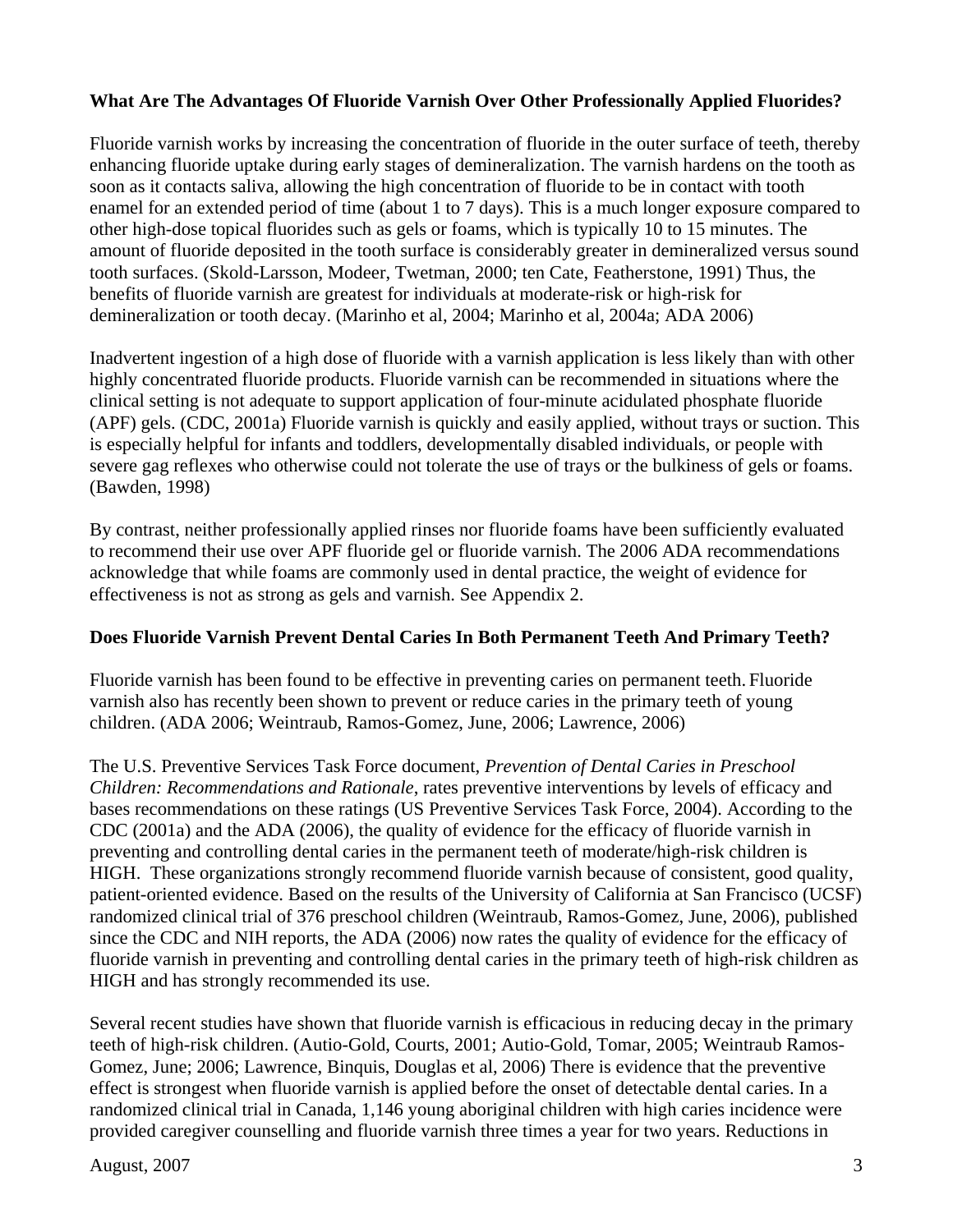dental caries of 18% to 25% were demonstrated when preventive care was initiated before caries was observed. Infants, toddlers and preschool children who were caries free at baseline benefited most from the intervention. (Lawrence, Binquis, Douglas et al, 2006)

# **How Often Should Fluoride Varnish Be Applied?**

The UCSF study demonstrated a dose response relationship for caries reductions when fluoride varnish was applied to all infants and children under age four in the study. The targeted population had two risk factors for high caries risk (low-income and minority status). Results demonstrated that children who received fluoride varnish in addition to counseling had more than three times fewer decayed surfaces after three or four varnish applications. The effect on children with extensive dental caries was not studied. (Weintraub, Ramos-Gomez, June, 2006)

CDC (2001a) and the ADA (2006) recommend at least biannual applications at six-month intervals as effective in controlling or reducing dental caries in primary or permanent teeth for moderate or highrisk children. While one application of fluoride varnish may provide some benefit (Weintraub Ramos-Gomez, June, 2006), the majority of professionally applied fluoride studies demonstrate that at least two applications bi-annually, for at least two years, are necessary to demonstrate effective reductions in dental caries. The 2006 ADA clinical recommendations suggest that people at highest caries risk may obtain improved caries prevention benefit from applications at three-month intervals. The optimal number of fluoride varnish applications and the optimal intervals, however, have not yet been established. (CDC 2001a; Scheifle, Studen-Pavlovich, Markovic, 2002; ADA, 2006)

# **Are Fluoride Varnishes Federal Drug Administration (FDA) Approved?**

Fluoride varnishes are approved as Class II Medical Devices (FDA 510k compliance) for use as a cavity liner and/or tooth desensitizer. None of the fluoride varnishes are FDA approved as caries preventive agents. They are used "off-label" for preventing dental caries. Some fluoride varnish products are not listed as having FDA approval as a device.

FDA approval is not required to use fluoride varnish off-label. (USFDA, 1998, USP DI, 2006, AHFS, 2006) Many medications are currently prescribed and administered for off-label use, and many drugs used in medical practice for children have never been tested in children. The FDA regulation states: "Good medical practice and the best interests of the patient require that physicians use legally available drugs, biologics and devices according to their best knowledge and judgment. If physicians use a product for an indication not in the approved labeling, they have the responsibility to be well informed about the product, to base its use on firm scientific rationale and on sound medical evidence, and to maintain records of the product's use and effects." (USFDA, 1998; AAP, 2002)

## **Is Fluoride Varnish Safe?**

Fluoride varnishes are generally considered safe and well accepted. (Beltran-Aguilar, Goldstein, Lockwood, 2000; Seppa L, 1999; Bawden, 1998) However, published data on possible adverse effects is scarce. (Marinho, Higgins, Sheiham, Logan, 2004a, Marinho, Higgins, Logan, Sheiham, 2004) Although fluoride varnish preparations contain up to 50,000 ppm sodium fluoride, only a very small amount is applied (2.3 to 5.0 mg) (Ekstrand, Koch, Petersson, 1980)

Since the resin-based varnish sticks to the teeth, fluoride is ingested over a period of time as the varnish slowly breaks away from the tooth surface. The Beltran-Aguilar, Goldstein and Lockwood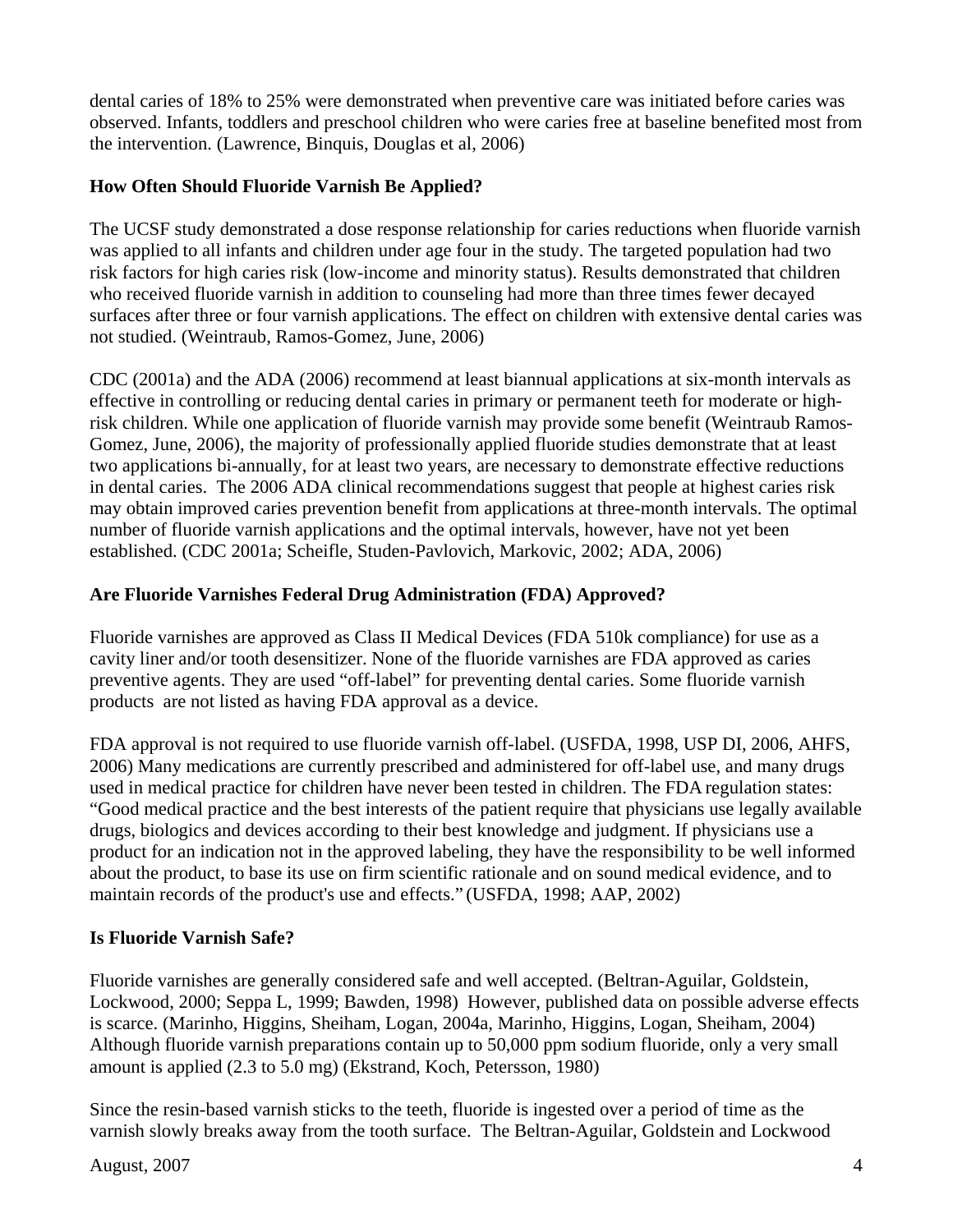review (2000) found the risk of acute toxic reactions with varnishes to be minimal due to the rapid setting time and small dosages even with ingestion of some product during application and following application.

A few articles on fluoride varnish for the prevention, management, and treatment of dental caries reported no acute toxic effects in children or adolescents as a result of the therapeutic application of fluoride varnish. (Seppa, 1999 ; Moberg, Petersson, Lith, Birkhed, 2005)

Two studies looked at differences in plasma fluoride levels after fluoride varnish application in preschool children specifically. Ekstrand and colleagues (1980) reported a low plasma fluoride level following placement of a 5% fluoride varnish on two preschool children, which was comparable to plasma fluoride levels experienced after toothbrushing with a fluoridated dentifrice or after ingesting a 1 mg fluoride tablet. (Roberts, Longhurst, 1987; Ekstrand J, Koch G, Petersson, 1983)

The level was also significantly lower than plasma fluoride levels seen after a professionally applied 1.23 percent APF gel. (Ekstrand J, Koch G, Lindgren LE, Petersson, 1981)

Pessan and co-authors (2005) found that the low rise in urinary fluoride excretion (n=20) returned to normal within 24 hours in preschool children who brushed daily with fluoride toothpaste and drank fluoridated water. Peak plaque/salivary fluoride levels are generally observed within 24 to 72 hours, with higher fluoride levels found for up to a week following application. (Skold-Larson, Modeer, Twetman, 2000)

#### **Infants and toddlers**

The two Cochrane reviews by Marinho and colleagues (2004, 2004a) recommended that future fluoride varnish studies include reports of adverse events or safety concerns. The UCSF study was the first one to intentionally collect data on adverse effects and report the lack of such effects for infants and toddlers. (Weintraub, Ramos-Gomez, June, 2006) No adverse effects were reported from 250 children following application of fluoride varnishes. Infants and toddlers absorb fluoride differently from older children, due to the substantial growth rate between birth and age two. (Whitford, 1999) Hence, care must be exercised by applying fluoride sparingly and preventing children from swallowing the excess product during applications.

#### **Allergy**

According to the ADA (2006), there are no confirmed allergic reactions to fluoride. Though uncommon, allergic reactions can occur in individuals with a known sensitivity to colophony/rosin. (Sharma, 2006) Colophony is a contact sensitizer present in fluoride varnish and in many household products such as cosmetics, nail varnish, sticking plasters and chewing gum, as well as in some dental materials. Direct skin/mucosa exposure to colophony from varnish in a hypersensitive person may initiate an allergic contact dermatitis/stomatitis. Two cases of contact allergy to Duraphat varnish have been reported in the literature: one is a case of dermatitis on a dental assistant's hand, and the other is a case of stomatitis in a patient. (Isaksson, Bruze, Bjorkner, Kiklasson, 1993) These allergies were likely related to the colophony component of the varnish. A thorough health history to determine known allergies, similar to that obtained prior to the administration of any therapeutic agent, is recommended prior to fluoride varnish use. Fluoride varnish is contraindicated when ulcerative gingivitis and stomatitis is present and should not be applied on large open lesions.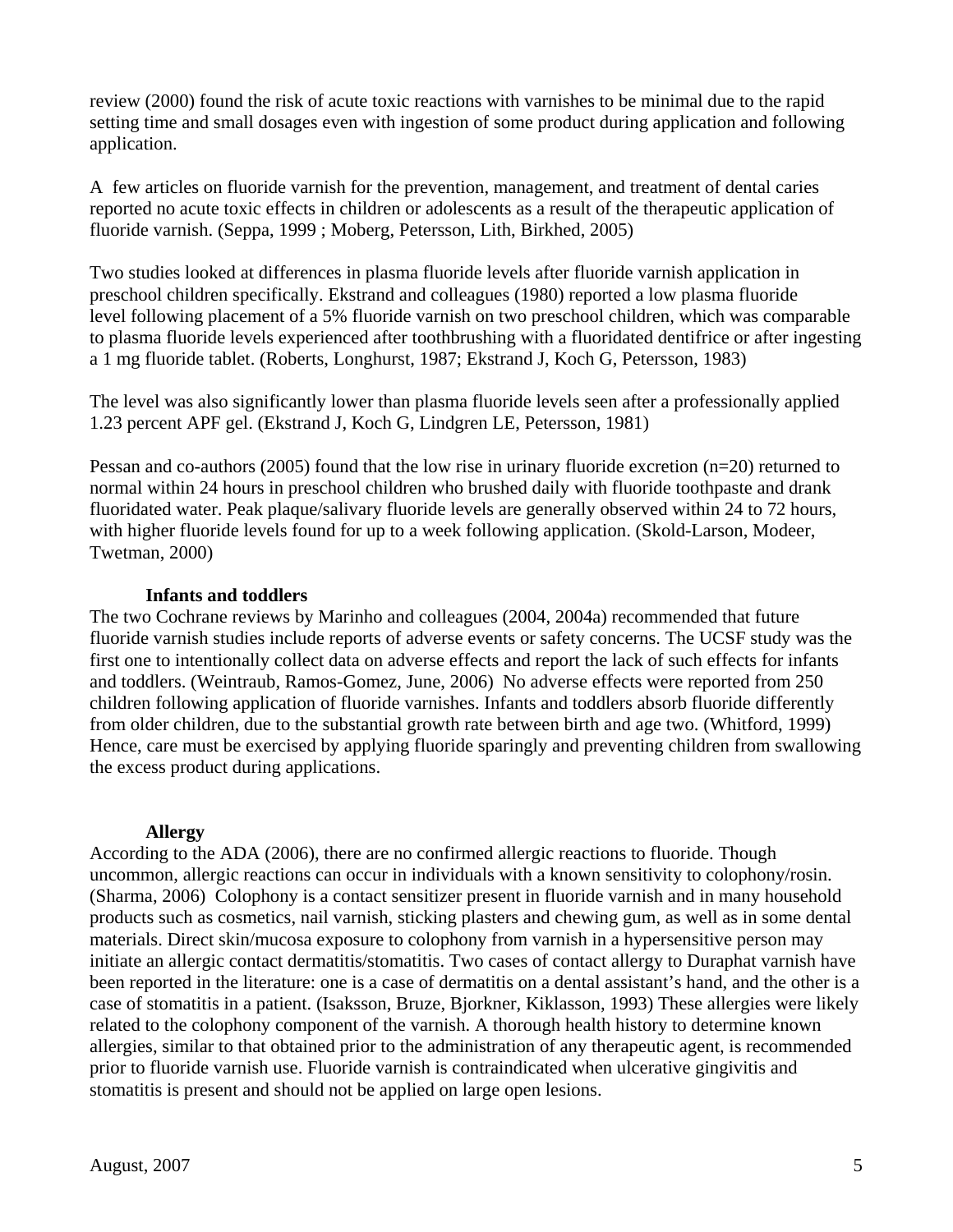## **Does Fluoride Varnish Contribute To Fluorosis?**

Fluoride varnish (with peak plasma fluoride levels less than a daily fluoride tablet or brushing with fluoride toothpaste) applied infrequently (two to four times a year at three-to- six-month intervals) is unlikely to contribute to fluorosis in children under age six. (Ekstrand, Koch, Petersson, 1980) Any risk for very young children following multiple applications (three or more times in one week or greater than four times a year) has not been determined.

#### **What Could Improve The Cost-Effectiveness Of Community-Based Fluoride Varnish Programs?**

Consideration of the cost-effectiveness of programs has been a hallmark of optimal public health interventions. Reviews by the Cochrane Collaborative, CDC, and the ADA recognize that universal application (versus a targeted approach) of professionally applied fluoride, including fluoride varnish, is unlikely to be cost-effective. (ASTDD, 2005) Programs that increase the frequency of fluoride applications for low-income groups alone, without considering the incidence of dental caries or other risk indicators, may not result in optimal outcomes. (Quinonez, Stearns, Talehar et al, 2006; Psoter, Pendrys, Morse et al, 2006) Programs utilizing fluoride varnish will need to consider age relative to the dentition to be protected and the tooth surfaces affected for planning the most cost-effective programs. (Macek, Heller, Selwitz, Manz, 2004; Warren, Levy, Broffitt, Kanellis, 2006; Brown, Lowe, Simmermann et al, 2006) For example, fluorides are generally accepted to be more effective in preventing dental caries on the smooth surfaces of teeth, rather than the pits and fissures. Delegation of fluoride varnish application to healthcare providers in existing programs that serve children may be more cost-effective than the addition of oral health professionals to those settings. (Rozier, Sutton, Bawden et al, 2003; Rozier, Slade, Zelder, Wang, 2005) Community level caries assessment before implementation of population-based programs is highly recommended to adequately describe health outcomes after the intervention.

Clear definitions will help programs target populations and select the appropriate outcome measures for program evaluation. The definition of early childhood caries has changed many times in the last decade for research purposes. One current definition includes any tooth decay that begins before age two and/or affects a significant number of smooth surfaces of primary teeth before age 6. (AAPD, 2003) Others define tooth decay by the surfaces affected, such as smooth surface decay in anterior teeth alone. (Ismail, Sohn, 1999) Psoter, Pendrys, Morse et al (2006) found dental caries to progress more rapidly in the pits and fissures of primary teeth rather than on the smooth surfaces.

There is general agreement that caries risk assessment tools, while imperfect, provide a cost-effective approach for community programs to model. Due to the adoption of water fluoridation and widespread use of fluoride toothpaste, about 75% of the American public is at low risk for dental caries. Therefore, the use of fluoride varnish, like any professionally applied fluoride, should be limited to those individuals and communities deemed moderate to high-risk for developing dental caries. (ADA, 1995; ADA, 2006; AAPD, 2002)

## **For Individuals**

The single greatest individual risk factor for predicting dental caries is dental caries experience in the previous two or three years. (ADA, 1995; ADA, 2006) In infants, risk is often determined by caregiver or sibling dental status. Risk rises with multiple individual factors that may include: high levels of

#### August, 2007 6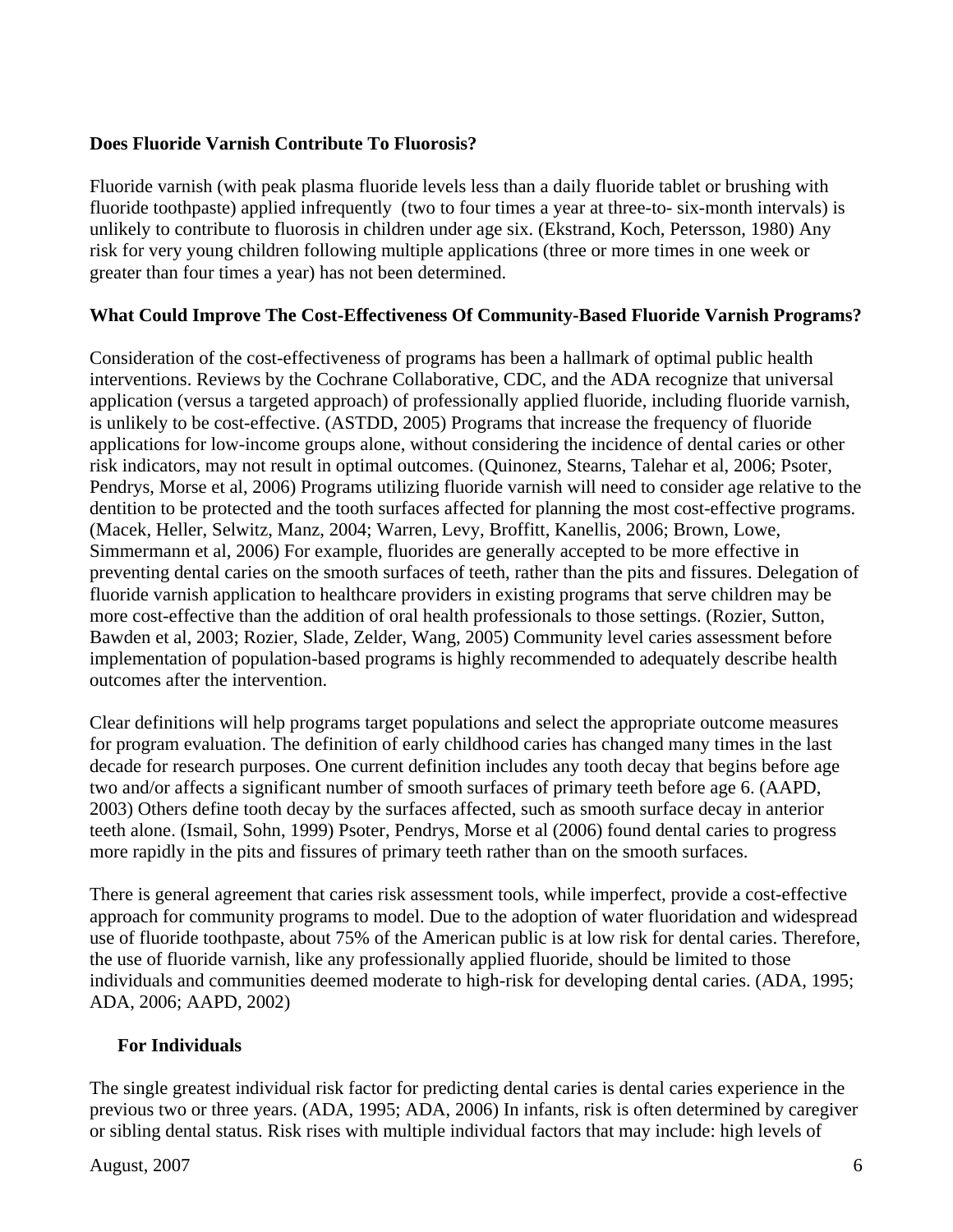cariogenic bacteria, poor oral hygiene, family oral health status, enamel defects, radiation therapy, eating disorders, irregular dental care, cariogenic diet, ortho treatment, etc. (Selwitz, Ismail, Pitts, 2007) For children under age three, SES and family risk factors may be the best predictors that we have today. Low-risk individuals may not receive additional benefits from professional topical fluoride application, especially if they are using fluoride toothpaste and/or drink water that is optimally fluoridated. (Marinho,Higgins, Logan, Sheiham, 2004; Marinho, Higgins, Sheiham, Logan, 2004a) The frequency of varnish application, as with any professionally applied fluoride, will depend upon the individual's risk for dental caries. (CDC, 2001a; AAPD, 2002; Featherstone, Adair, Anderson et al, 2003; Featherstone, 2004; Featherstone, 2006; Crall, 2005; Crall, 2006; ADA, 2006)

#### **For Communities**

The single greatest risk factor predicting dental caries in populations is low socio-economic status, especially for children under the age of three who are too young to base risk on individual caries history. (NIH, 2001; ADA, 2006; CDC, 2001a) However, programs based on populations selected for socio-economic status alone, without considering dental caries incidence, may result in increased costs compared to the benefits. (Macek, Heller, Selwitz, Manz, 2004; Quinonez, Stearns, Talehar et al, 2006; Psoter, Pendrys, Morse et al, 2006) Community programs can demonstrate improved outcomes when fluoride varnish applications are incorporated into programs of ongoing health assessment and counseling, rather than as stand alone events. (Crall, 2006) Programs that offer a single application of fluoride varnish are generally less efficacious than those that incorporate multiple visits and applications. Most studies recommend that fluoride varnish programs include applications at least at six-month intervals for at least two years for the high-risk individual, although applications at 3-month intervals may yield greater benefits for some. (Gartlehner et al, 2006; ADA, 2006; CDC, 2001a) Similar effectiveness may be achieved from universal application of fluoride varnish versus a more targeted approach when communities exhibit two or more community risk factors for high caries experience. (Weintraub, Ramos-Gomez, June, 2006; Lawrence, Binquis, Douglas et al, 2006) Other population risk or protective factors to consider in program planning include availability of dental care; proportion of the population who 1) are low SES, 2) are an ethnic minority, 3) speak English as a second language, 4) are homeless, 5) have limited education, 6) have special health care needs, 7) have high caries incidence and prevalence rates or advanced disease, and 8) lack access to fluoridated water.

#### **Conclusion**

Fluoride varnish is a type of fluoride that can be professionally applied outside the dental office in medical offices or in community-based programs. Programs should be consistent with evidence-based practice guidelines derived from current research to minimize possible risks and optimize benefits. (Weintraub, Ramos-Gomez, June, 2006; Lawrence, Binquis, Douglas et al, 2006; ADA, 2006) Caries risk assessment models are a cost-effective approach for community-based programs to follow (Young, Buchanan, Lubman, Badway, 2007; ADA, 2006; Bratthall, Hansel Petersson, 2005; AAPD, 2002) Programs using fluoride varnish will be more likely to demonstrate benefits and reduce dental caries in at-risk populations when applications are offered at least at six-month intervals over at least two years in duration in combination with counseling. For the prevention of early childhood caries, initiation of fluoride varnish should begin no later than age one for highest risk children. (Weintraub, Ramos-Gomez, June, 2006; Lawrence, Binquis, Douglas et al, 2006)

Dental sealants and water fluoridation are the cornerstones of individual and community practice to prevent and control dental caries. (CDC, 2001a; Truman, Gooch, Sulemana, Gift et al et al, 2002;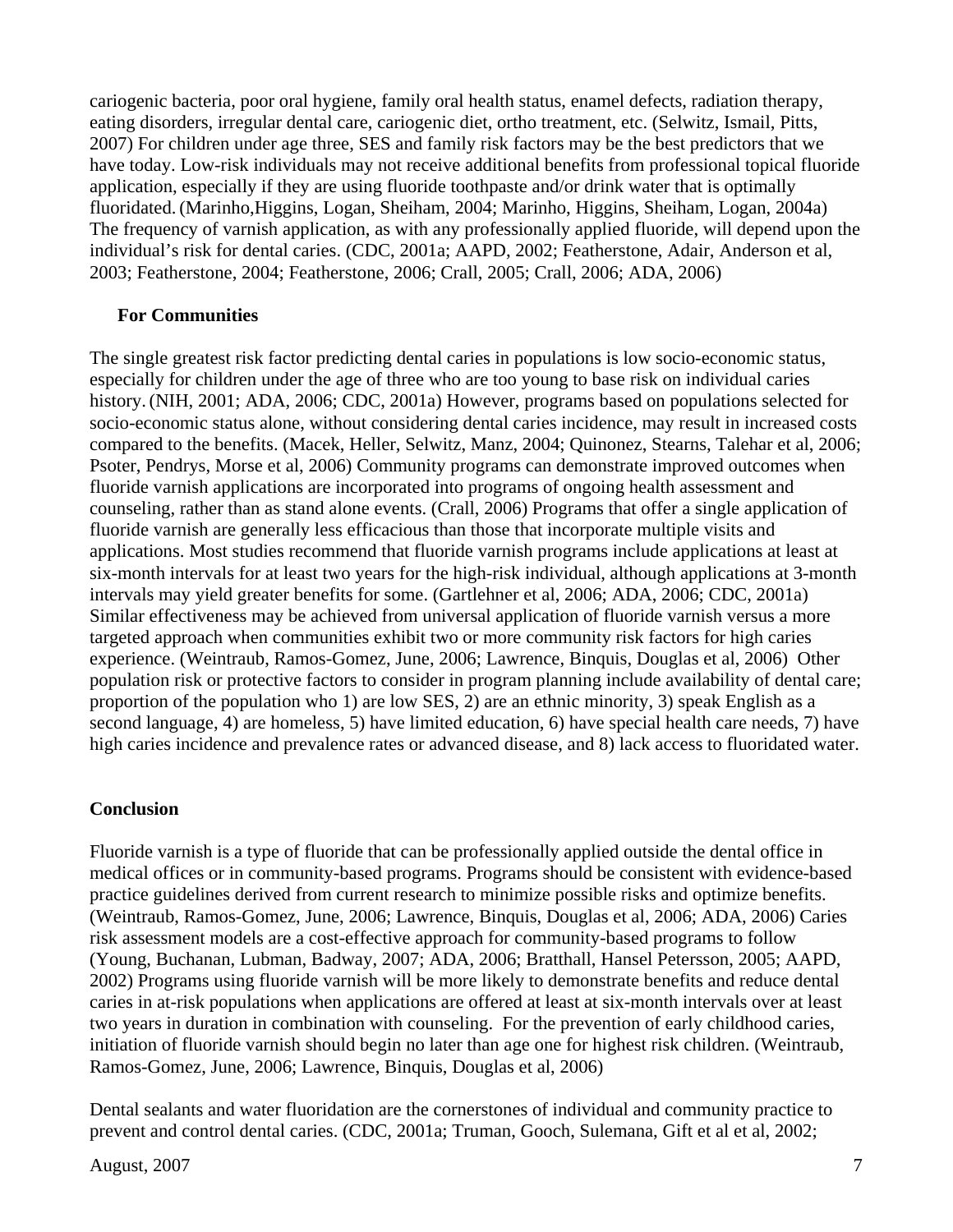Reggiardo, Feigal, Casamassimo, 2006) Fluoride varnish offers additional opportunities toward improving the prevention and control of dental caries.

## **Future Research**

Recommendations for research include implementation of longitudinal studies and larger randomized clinical trials that target specific tooth surfaces in primary teeth in children under age three. Applied research is also needed to: 1) consider training non-health care providers, including parents, to apply fluoride varnish (this would require a change in dental regulations to implement); 2) to analyze the factors that influence cost-effectiveness of programs; 3) to determine the cost-effectiveness of community models of fluoride application programs; and 4) to develop cost-effective fluoride application protocols for high-risk populations.

## **Acknowledgments**

The following individuals participated in the development of this document as members of the ASTDD Fluorides Committee:

- Judith Feinstein, Chair
- Steven Geiermann
- Lee Ann Hoaglin-Cooper, Primary writer
- Rebecca King
- Warren LeMay
- Michael Levy, Co-writer
- Brad Whistler

The committee would also like to thank: 1) Julie Tang and the members of the ASTDD Best Practices Committee for their assistance and review, 2) the individuals who reviewed and provided feedback on the many drafts, and 3) Beverly Isman for editing assistance.

Funding to ASTDD for production of this document was supported by CDC cooperative agreement U58/CCU723036-04 and HRSA cooperative agreement 5-U44-07-001 but does not imply federal agency endorsement of the document.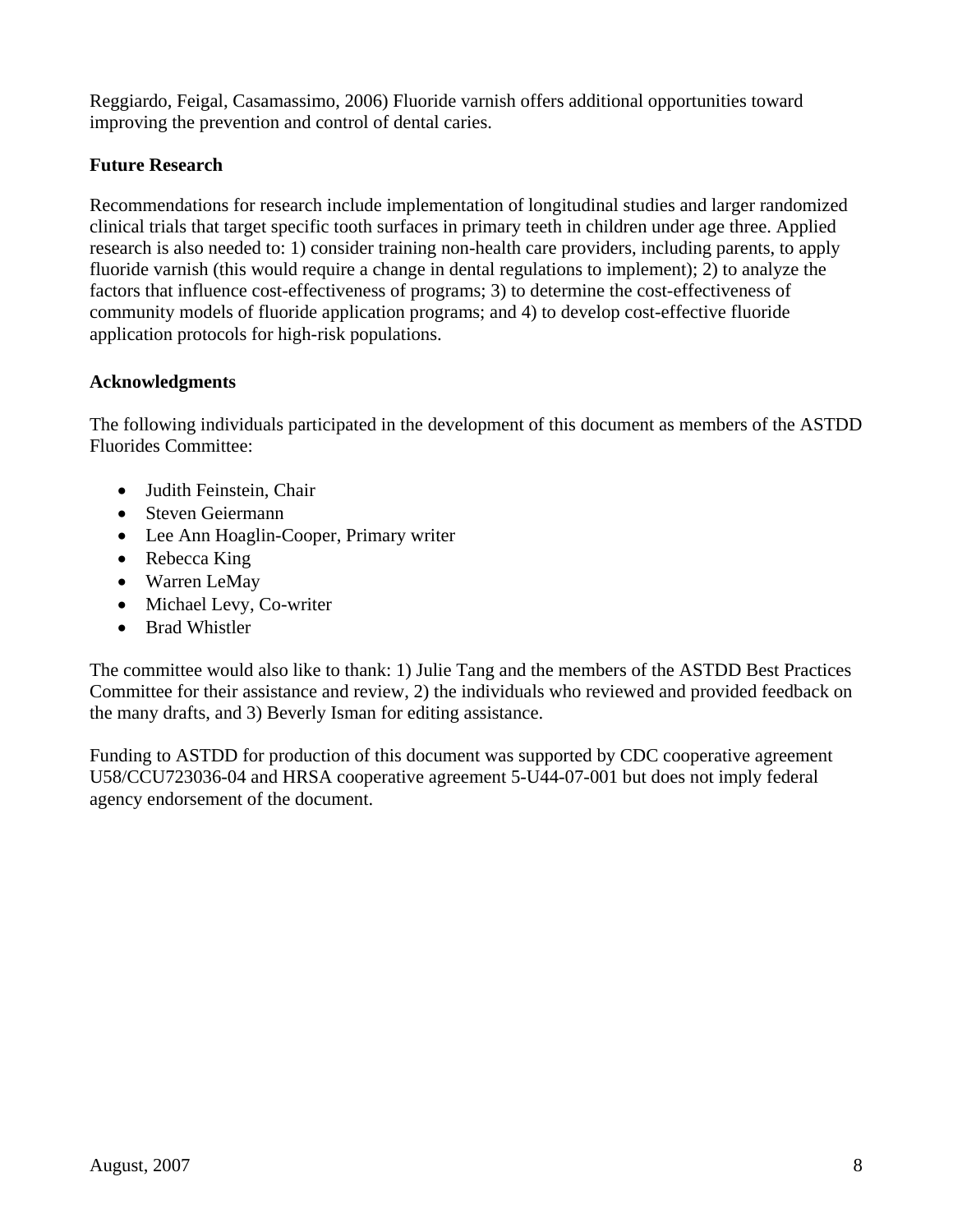## **References**

AAP. *Policy Statement. Use of Drugs Not Described in the Package Insert*. (http://aappolicy.aappublications.org/cgi/reprint/pediatrics;110/1/181.pdf (Uses), *Pediatr* Vol. 110 (No. 1) July 2002, pp 181-183; Reaffirmation 2/01/2006.

AAPD. *Definition of Early Childhood Caries*, 2003. (http://www.aapd.org/media/policies.asp)

AAPD Council on Clinical Affairs. *Policy on Use of Caries Risk Assessment Tool (CAT)*, 2002. (http://www.aapd.org/pdf/policycariesriskassessmenttool.pdf)

ADA Council on Access, Prevention and Interprofessional Relations. Caries diagnosis and risk assessment: a review of preventive strategies and management. *J Am Dent Assoc* 1995; 126 (Special Supplement): 1-16.

ADA. Policy On Evidence-Based Dentistry, 2003. ([http://www.ada.org/prof/resources/positions/statements/evidencebased.asp\)](http://www.ada.org/prof/resources/positions/statements/evidencebased.asp)

ADA. Report of the Council on Scientific Affairs. *Evidence-based Clinical Recommendations: Professionally Applied Topical Fluoride*, May 2006. (http://www.ada.org/prof/resources/pubs/jada/reports/report\_fluoride.pdf)

American Hospital Formulary Service (AHFS). *AHFS Drug Information 2006.* Bethesda, MD: American Society of Health-System Pharmacists, 2006.

ASTDD. *Resolution on the Use of Professionally Applied Fluorides*, 2005, unpublished.

Autio-Gold JT, Courts F. Assessing the effect of fluoride varnish on early enamel carious lesions in the primary dentition. *J Am Dent Assoc* 2001; 132 (9): 1247-53.

Autio-Gold, JT, Tomar SL. Prevalence of noncavitated and cavitated carious lesions in 5-year old Head Start school children in Alachua County, Florida. *Pediatr Dent* 2005; 27 (1): 54-60.

Bawden JW. Fluoride varnish: a useful new tool for public health dentistry. *J Public Health Dent*  1998; 58(4): 266-9.

Beltran-Aguilar E, Goldstein J, Lockwood S. Fluoride varnishes, a review of their clinical use, cariostatic mechanism, efficacy and Safety. *J Am Dent Assoc* 2000; 131(5): 589-96.

Bratthall D, Hänsel Petersson G. Cariogram--a multifactorial risk assessment model for a multifactorial disease. *Community Dent Oral Epidemiol*. 2005; 33(4): 256-64.

[Brown A, Lowe E, Zimmerman B, Crall J, Foley M, Nehring M.](http://www.ncbi.nlm.nih.gov/entrez/query.fcgi?db=pubmed&cmd=Retrieve&dopt=AbstractPlus&list_uids=17249439&query_hl=42&itool=pubmed_docsum) Preventing early childhood caries: lessons from the field. *Pediatr Dent*. 2006; 28(6): 553-60.

CDC. Promoting oral health: interventions for preventing dental caries, oral and pharyngeal cancers, and sports-related, craniofacial injuries. A report on recommendations of the Task Force on Community Preventive Services, *MMWR Recommendations, Rep* Nov 30, 2001; 50 (RR-21): 1-13.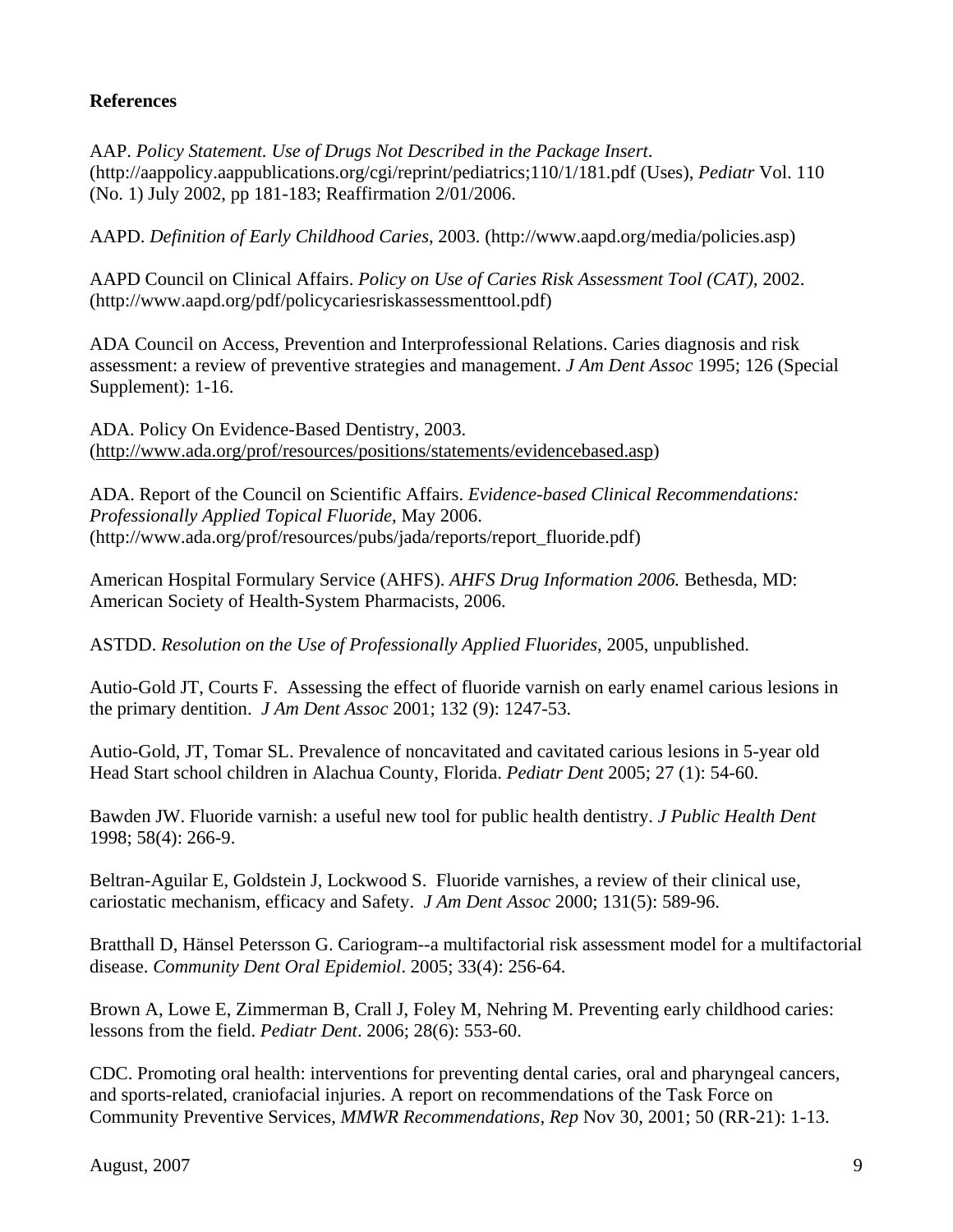CDC. Recommendations for using fluoride to prevent and control dental caries in the United States. *MMWR* August 17, 2001a; 50(RR14): 1-42.

Crall JJ. Rethinking prevention. *Pediatr Dent* 2006; 28(2): 96-101; discussion 192-8.

Crall JJ. Development and integration of oral health services for preschool-age children. *Pediatr Dent*  2005; 27(4): 323-30.

Ekstrand J, Koch G, Petersson L. Plasma fluoride concentration and urinary fluoride excretion in children following application of the fluoride-containing varnish Duraphat. *Caries Res* 1980; 14: 185 189.

Ekstrand J, Koch G, Petersson LG. Plasma fluoride concentration in pre-school children after ingestion of fluoride tablets and toothpaste. *Caries Res* 1983;17:379–84.

Ekstrand J, Koch G, Lindgren LE, Petersson LG. Pharmacokinetics of fluoride gels in children and adults. *Caries Res* 1981; 15: 213–20.

Featherstone JD. Caries prevention and reversal based on the caries balance. *Pediatr Dent.*2006 Mar-Apr; 28(2):128-32; discussion 192-8.

Featherstone JD, The caries balance: the basis for caries management by risk assessment. *Oral Health Prev Dent*. 2004; 2 Suppl 1:259-64.

Featherstone JD, Adair SM, Anderson MH et al. Caries management by risk assessment: consensus statement, April 2002. *J Calif Dent Assoc* 2003; 31: 257-269.

Feigal RJ, Donly, KJ. The use of pit and fissure sealants. *Pediatr Dent* 2006; 28(2): 143-150.

Gartlehner G, Hansen RA, Nissman D et al. *Criteria for Distinguishing Effectiveness from Efficacy Trials in Systematic Reviews. Technical Review 12*. (Prepared by the RTI-International–University of North Carolina Evidence-based Practice Center under Contract No. 290-02-0016.), AHRQ Publication No. 06-0046. Rockville, MD: Agency for Healthcare Research and Quality, April 2006.

Institute of Medicine, Standing Committee on the Scientific Evaluation of Dietary Reference Intakes, Food, and Nutrition Board. *Dietary Reference Intakes for Calcium, Phosphorus, Magnesium, Vitamin D, and Fluoride.* Institute of Medicine, 1997.

Isaksson M, Bruze M, Björkner B, Niklasson B. Contact allergy to Duraphat. *Scand J Dent Res* 1993; 101: 49–51.

Ismail AI, Sohn W. A systematic review of clinical diagnostic criteria of early childhood caries. *J Public Health Dent* 1999; 59: 171-191.

Lawrence HP, Binquis D, Douglas J et al. A 2-Year Community Trial of Fluoride Varnish for the Prevention of Early Childhood Caries in Aboriginal Children, Canadian Association of Public Health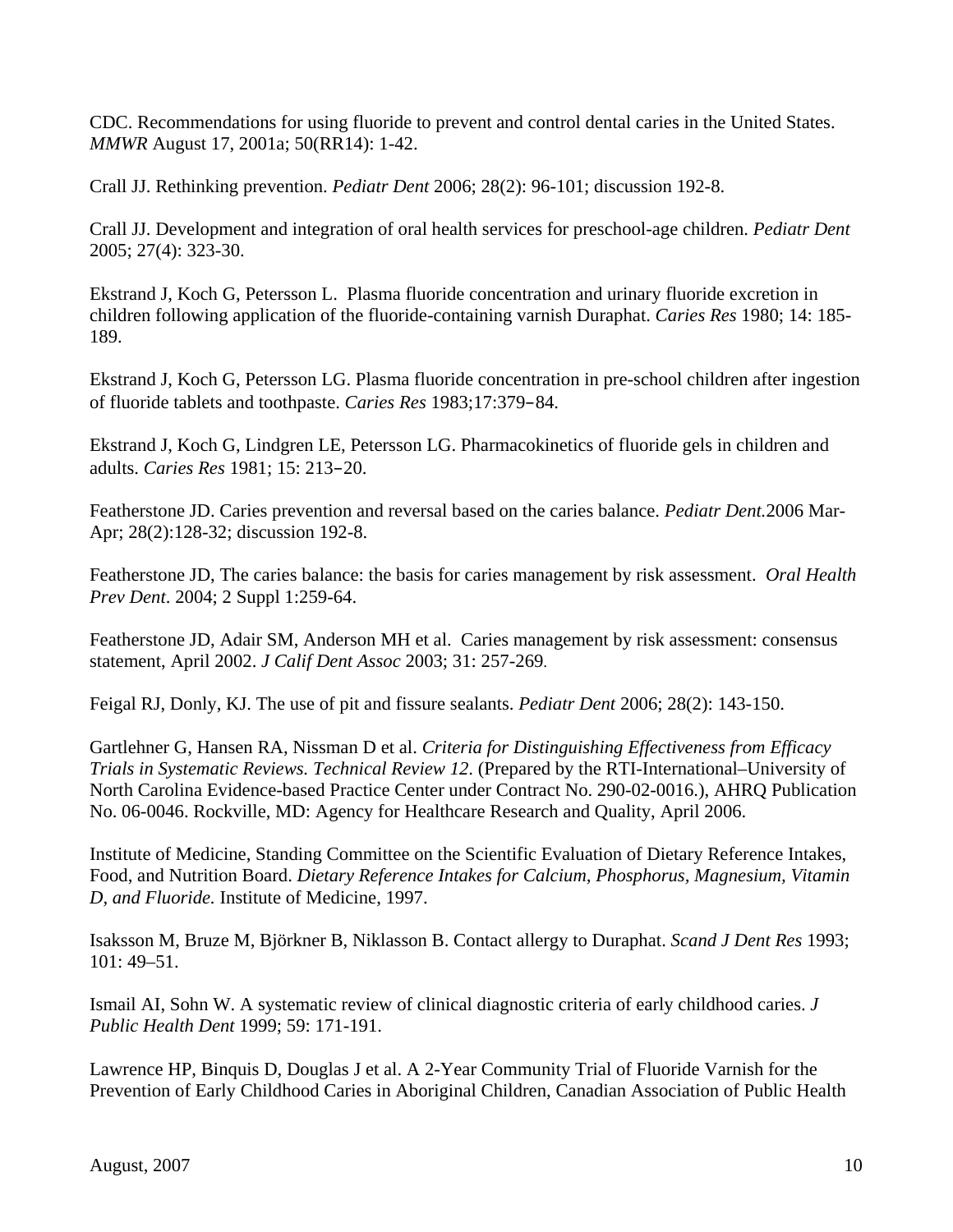Dentistry Conference, St John's, Newfoundand, August 25-26, 2006 accessed internet 11/6/2006, March 26-28; 18(1): 1-30. (<http://www.caphd-acsdp.org/a-Lawrence.pdf>)

Macek MD, Heller KE, Selwitz RH, Manz, MC. Is 75 percent of dental caries really found in 25 percent of the population? *J Public Health Dent* 2004; 64 (1): 20-5.

Marinho VCC, Higgins JPT, Sheiham A, Logan S. Combinations of topical fluoride (toothpastes, mouthrinses, gels, varnishes) versus single topical fluoride for preventing dental caries in children and adolescents. *Cochrane Database of Systematic Reviews* 2004, Issue 1. Art. No.: CD002781. DOI: 10.1002/14651858.CD002781.pub2

Marinho VCC, Higgins JPT, Sheiham A, Logan S. One topical fluoride (toothpastes, or mouthrinses, or gels, or varnishes) versus another for preventing dental caries in children and adolescents. *Cochrane Database of Systematic Reviews* 2004, Issue 1. Art. No.: CD002780. DOI: 10.1002/14651858.CD002780.pub2

Marinho VCC, Higgins JPT, Logan S, Sheiham A. Topical fluoride (toothpastes, mouthrinses, gels or varnishes) for preventing dental caries in children and adolescents. *Cochrane Database of Systematic Reviews* 2003, Issue 4. Art. No.: CD002782. DOI: 10.1002/14651858.CD002782

Marinho VCC, Higgins JPT, Logan S, Sheiham A. Fluoride toothpastes for preventing dental caries in children and adolescents. *Cochrane Database of Systematic Reviews* 2003, Issue 1. Art. No.: CD002278. DOI: 10.1002/14651858.CD002278

Marinho VCC, Higgins JPT, Logan S, Sheiham A. Fluoride varnishes for preventing dental caries in children and adolescents. *Cochrane Database of Systematic Reviews* 2002, Issue 1. Art. No.: CD002279. DOI: 10.1002/14651858.CD002279

Marinho VCC, Higgins JPT, Logan S, Sheiham A. Fluoride gels for preventing dental caries in children and adolescents. *Cochrane Database of Systematic Reviews* 2002, Issue 1. Art. No.: CD002280. DOI: 10.1002/14651858.CD002280

Moberg Sköld U, Petersson LG, Lith A, Birkhed D. Effect of school-based fluoride varnish programmes on approximal caries in adolescents from different caries risk areas. *Caries Res*  2005 ; 39(4): 273-9.

Newbrun E. Topical fluorides in caries prevention and management: a North American perspective. *J Dent Educ* 2001; 65 (10): 1078-83.

NIH. Consensus development conference on diagnosis and management of dental caries throughout life, March 26-28, 2001. *J Dent Educ* 2001; 65 (10): 935-1179.

Olsen LA, Aisner, D, McGinnis JM. *The Learning Healthcare System: Workshop Summary (IOM Roundtable on Evidence-Based Medicine)*. National Academy of Sciences, 2007.

Pessan J, Pin M, Martinhon C et al. Analysis of fingernails and urine as biomarkers of fluoride exposure from dentifrice and varnish in 4-7 year-old children. *Caries Res* 2005; 39: 363-370.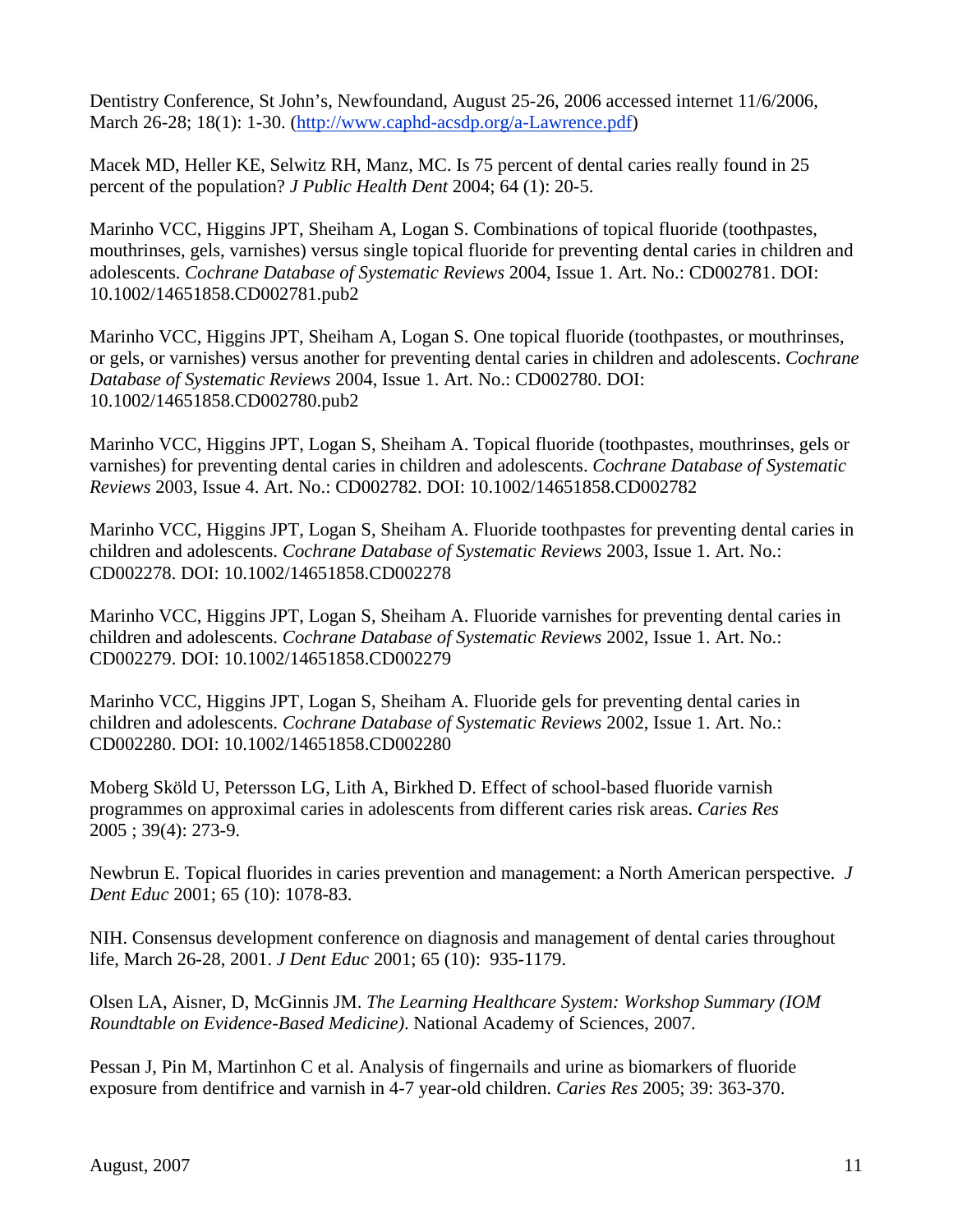Petersson LG, Twetman S, Dahlgren H, Norlund A et al. Professional fluoride varnish treatment for caries control: a systematic review of clinical trials. *Acta Odontol Scand* 2004; 62 (3): 170-6.

Psoter WJ, Pendrys DG, Morse DE et al. Associations of ethnicity/race and socioeconomic status with early childhood caries patterns. *J Public Health Dent* 2006; 66 (1): 23-9.

Quinonez, RB, Stearns, SC, Talehar, BS et al. Simulating cost-effectiveness of fluoride varnish during well-child visits for Medicaid-enrolled children. *Arch Pediatr Adol* 2006; 160: 164-170.

Reggiardo PA, Feigal RJ, Casamassimo, PS et al. Clinical research and policy implications of the symposium on the prevention of oral diseases in children and adolescents. *Pediatr Dent* 2006; 28 (2): 192-198.

Roberts JF, Longhurst P. A clinical estimation of the fluoride used during application of a fluoride varnish. *Br Dent J* 1987; 162: 463–6.

Rozier RG, Sutton BK, Bawden JW, Haupt K et al. Prevention of early childhood caries in North Carolina medical practices: implications for research and practice. *J Dent Educ* 2003; 67(8): 876-8.

Rozier RG, Slade GD,Zeldin LP, Wang H. Parents' satisfaction with preventive dental care for young children provided by nondental primary care providers. *Pediatr Dent* 2005; 27(4): 313-22.

Scheifle E, Studen-Pavlovich D, Markovic N. Practitioners guide to fluoride. *Dent Clin N Am* 2002; 46: 831-846.

Selwitz R, Ismail A, Pitts N. Dental caries. *Lancet* 2007; 369: 51-59.

Seppa L. Efficacy and safety of fluoride varnishes. *Compend Contin Educ Dent* 1999; 20 (1): 18-26.

Seppa L. Fluoride varnishes in caries prevention. *Med Princ Pract* 2004; 13(6): 307-11.

Sharma, PR. Allergic contact stomatitis from colophony. *Dent Update* 2006; 33(7): 440-2.

Shen C, Autio-Gold J. Assessing fluoride concentrations uniformity and fluoride release from three varnishes. *J Am Dent Assoc* 2002; 133 (2): 176-82.

[Singh KA,](http://www.ncbi.nlm.nih.gov/entrez/query.fcgi?db=pubmed&cmd=Search&itool=pubmed_AbstractPlus&term=%22Singh+KA%22%5BAuthor%5D) [Spencer AJ,](http://www.ncbi.nlm.nih.gov/entrez/query.fcgi?db=pubmed&cmd=Search&itool=pubmed_AbstractPlus&term=%22Spencer+AJ%22%5BAuthor%5D) [Brennan DS.](http://www.ncbi.nlm.nih.gov/entrez/query.fcgi?db=pubmed&cmd=Search&itool=pubmed_AbstractPlus&term=%22Brennan+DS%22%5BAuthor%5D) Effects of water fluoride exposure at crown completion and maturation on caries of permanent first molars. *Caries Res.* 2007; 41(1):34-42.

[Skold-Larsson K](http://www.ncbi.nlm.nih.gov/entrez/query.fcgi?db=pubmed&cmd=Search&itool=pubmed_AbstractPlus&term=%22Skold%2DLarsson+K%22%5BAuthor%5D), [Modeer T,](http://www.ncbi.nlm.nih.gov/entrez/query.fcgi?db=pubmed&cmd=Search&itool=pubmed_AbstractPlus&term=%22Modeer+T%22%5BAuthor%5D) Twetman S. Fluoride concentration in plaque in adolescents after topical application of different fluoride varnishes. *Clin Oral Invest* 2000; 4(1): 31-4.

ten Cate JM, Featherstone JDB. Mechanistic aspects of the interactions between fluoride and dental enamel. *CRC Crit Rev Oral Biol Med* 1991; 2: 283-296.

Truman BI, Gooch BF, Sulemana I, Gift HC et al. Task Force on Community Preventive Services. Reviews of evidence on interventions for preventing dental caries, oral and pharyngeal cancers and sports-related craniofacial injuries. *Am J Prev Med* 2002; 23(1S): 21-54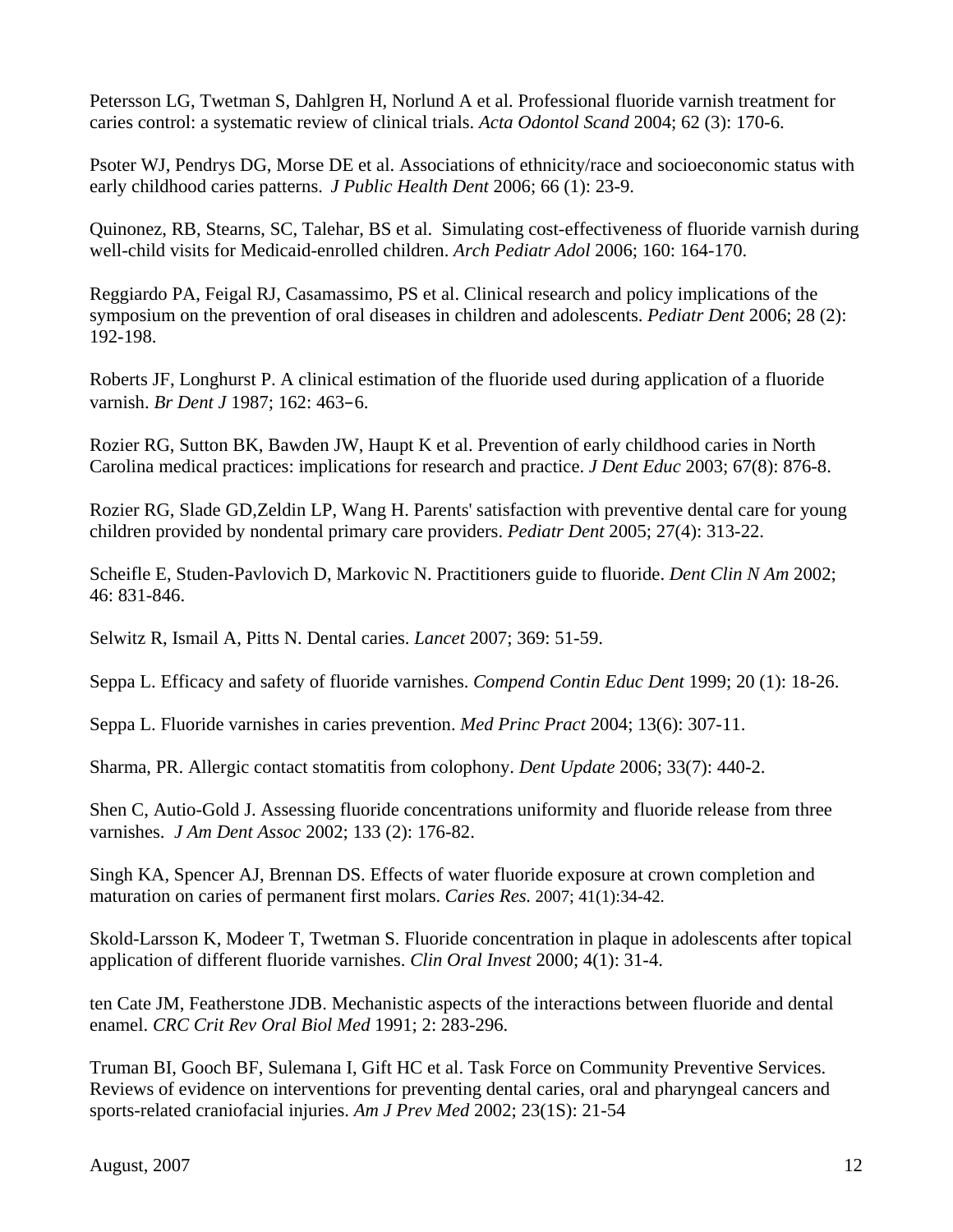USFDA. *Off-Label and Investigational Use of Marketed Drugs, Biologics, and Medical Devices*, 1998 ([http://www.fda.gov/oc/ohrt/irbs/offlabel.html\)](http://www.fda.gov/oc/ohrt/irbs/offlabel.html)

US Preventive Services Task Force. *Prevention of Dental Caries in Preschool Children: Recommendations and Rationale.* Rockville: Agency for Healthcare Research and Quality, April 2004. <http://www.ahrq.gov/clinic/3rduspstf/dentalchild/dentchrs.htm>

USP DI®: *Volume 1 -- Drug Information for the Health Care Professional*, 26th ed. Greenwood Village, CO: Micromedex, 2006.

Warren JJ, Levy, SM, Broffitt B, Kanellis MJ. Longitudinal study of non-cavitated carious lesion progression in the primary dentition. *J Public Health Dent* 2006; 66 (2): 83-7.

Wei, Stephen HY. *Clinical Uses of Fluorides, A State of the Art Conference on the Uses of Fluorides in Clinical Dentistry.* Philadelphia: Lea and Febiger, 1985, 153-174.

Weintraub, JA, Ramos-Gomez, F, June B. Fluoride varnish efficacy in preventing early childhood caries. *J Dent Res* 2006; 85(2):172-176.

Whitford, Gary M. Fluoride metabolism and excretion in children, *J Public Health Dent* 1999; 59 (4): 224-228.

[Young DA,](http://www.ncbi.nlm.nih.gov/sites/entrez?Db=pubmed&Cmd=Search&Term=%22Young%20DA%22%5BAuthor%5D&itool=EntrezSystem2.PEntrez.Pubmed.Pubmed_ResultsPanel.Pubmed_RVAbstractPlus) [Buchanan PM,](http://www.ncbi.nlm.nih.gov/sites/entrez?Db=pubmed&Cmd=Search&Term=%22Buchanan%20PM%22%5BAuthor%5D&itool=EntrezSystem2.PEntrez.Pubmed.Pubmed_ResultsPanel.Pubmed_RVAbstractPlus) [Lubman RG,](http://www.ncbi.nlm.nih.gov/sites/entrez?Db=pubmed&Cmd=Search&Term=%22Lubman%20RG%22%5BAuthor%5D&itool=EntrezSystem2.PEntrez.Pubmed.Pubmed_ResultsPanel.Pubmed_RVAbstractPlus) [Badway NN](http://www.ncbi.nlm.nih.gov/sites/entrez?Db=pubmed&Cmd=Search&Term=%22Badway%20NN%22%5BAuthor%5D&itool=EntrezSystem2.PEntrez.Pubmed.Pubmed_ResultsPanel.Pubmed_RVAbstractPlus). New directions in interorganizational collaboration in dentistry: the CAMBRA Coalition model. *J Dent Educ* 2007; 71(5): 595-600.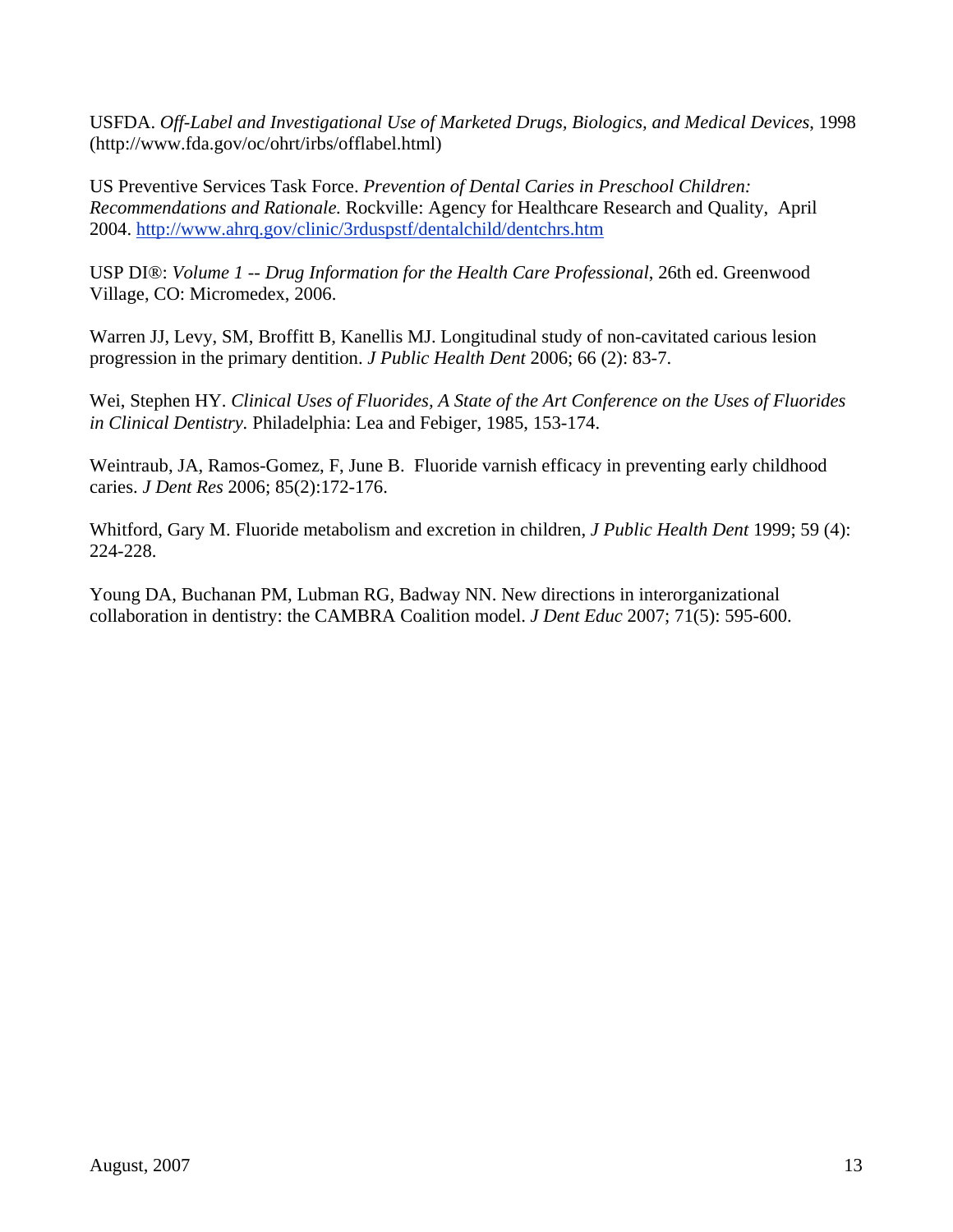| <b>Appendix I. Fluoride Varnish Products</b> |  |  |  |
|----------------------------------------------|--|--|--|
|----------------------------------------------|--|--|--|

| FDA approved<br>(510k) as a medical | <b>Fluoride</b><br><b>Agent</b> | <b>Primary</b><br><b>Base</b> | <b>Manufacturer</b>   | Packaging       | <b>Pub Med</b><br><b>Reference</b> |
|-------------------------------------|---------------------------------|-------------------------------|-----------------------|-----------------|------------------------------------|
| device/desensitizing                |                                 |                               |                       |                 | Count*                             |
| agent                               |                                 |                               |                       |                 |                                    |
| Duraphat                            | 5% sodium                       | resin                         | Colgate Oral          | 10 mL tube 20   | 131                                |
|                                     | fluoride                        |                               | Pharmaceutical,       | $+$ dose per    |                                    |
|                                     |                                 |                               | Inc.                  | tube            |                                    |
| DuraFluor/Duraflor                  | 5% sodium                       | resin                         | Pharmascience         | 10mL tube-      | 108                                |
|                                     | fluoride                        |                               | Inc,                  | $20+$ dose per  |                                    |
|                                     |                                 |                               |                       | tube            |                                    |
| <b>Fluor Protector</b>              | 1%                              |                               | Vivadent,             | $.4 \text{ mL}$ | 60                                 |
|                                     | difluorsilane                   | polyurethane                  | <b>Ivoclar North</b>  | 1.0 mL bottles  |                                    |
|                                     |                                 |                               | America               |                 |                                    |
| CavityShield                        | 5% sodium                       | resin                         | Omni Oral             | .5 mL unit      | 3                                  |
|                                     | fluoride                        |                               | Pharmaceuticals       | dose            |                                    |
|                                     |                                 |                               |                       |                 |                                    |
| <b>AllSolutions</b>                 | 5% sodium                       | resin                         | Dentsply intl.        | .5 mL unit      | $\mathbf{1}$                       |
| <b>Fluoride Varnish</b>             | fluoride                        |                               |                       | dose            |                                    |
| DuraShield                          | 5% sodium                       | resin                         | <b>Sultan Dental</b>  | $.4 \text{ mL}$ | $\overline{0}$                     |
|                                     | fluoride                        |                               | Products              | unit dos        |                                    |
| Fluoridex                           | 5% sodium                       | resin                         | <b>Discus Dental</b>  | .5 mL unit      | $\overline{0}$                     |
|                                     | fluoride                        |                               | inc.                  | dose            |                                    |
|                                     | 5% sodium                       | resin                         | Pascal                | 10 mL tube      | $\overline{0}$                     |
| Fluorilaq                           | fluoride                        |                               | Company, Inc.         | $20+$ dose per  |                                    |
|                                     |                                 |                               |                       | tube            |                                    |
| Flor-Opal                           | 5% sodium                       | resin                         | Ultradent             | .5 mL unit      | $\overline{0}$                     |
|                                     | fluoride                        |                               | Products, Inc         | dose            |                                    |
| <b>Enamel Pro Varnish</b>           | 5% sodium                       | resin                         | <b>Premier Dental</b> | .25 mL and .4   | $\overline{0}$                     |
|                                     | fluoride                        |                               | Products              | mL unit dose    |                                    |

\*PubMed search terms April 2007 = "product name" plus "dental caries." The listed products are found in the FDA Medical Devices database:<http://www.fda.gov/cdrh/databases.html>. Some products available in the U.S. may not be on the list because they are not approved by the FDA as a medical device. Inclusion on this list does not constitute an endorsement by the Association of State and Territorial Dental Directors.